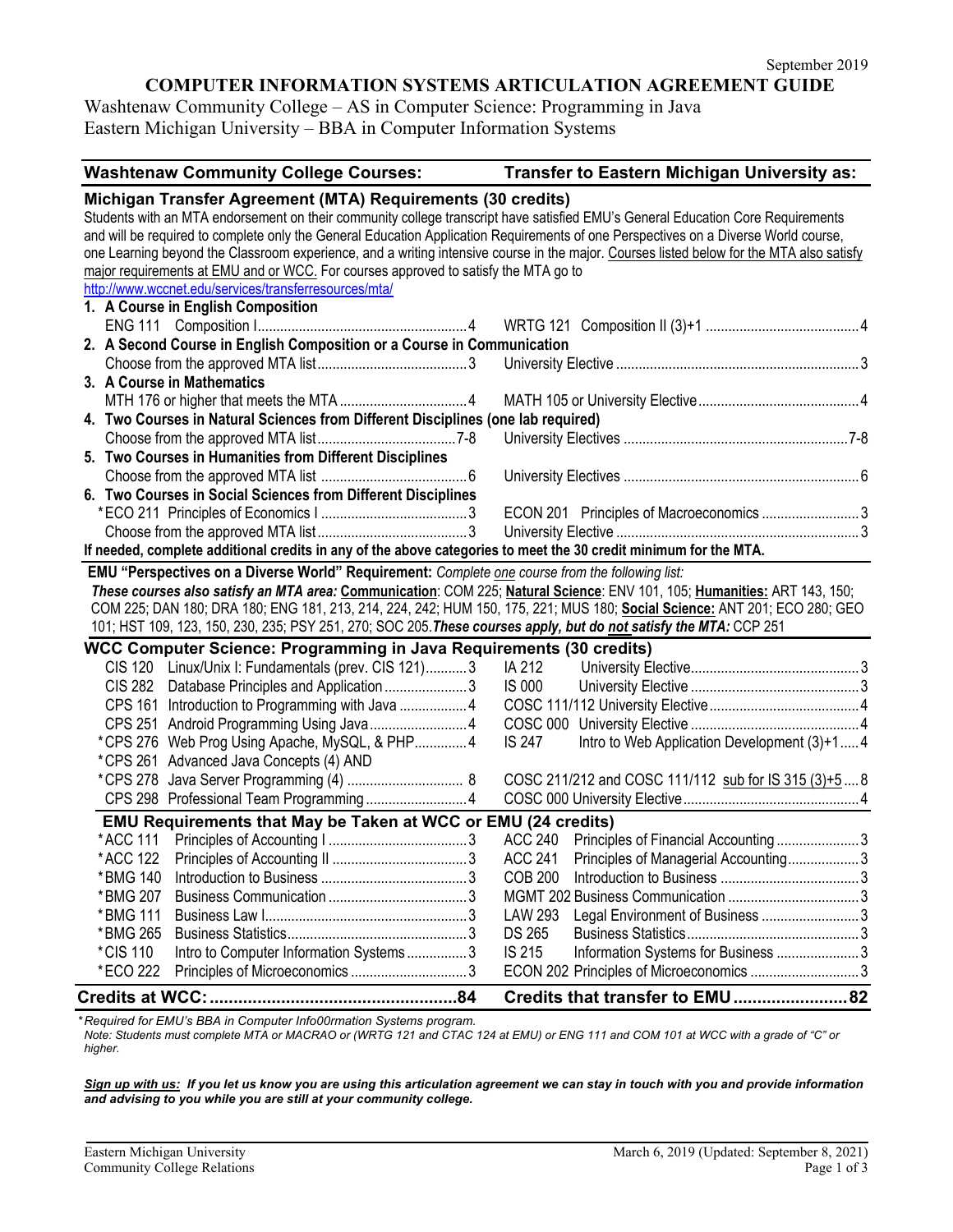## **COMPUTER INFORMATION SYSTEMS ARTICULATION AGREEMENT GUIDE**

Washtenaw Community College – AS in Computer Science: Programming in Java Eastern Michigan University – BBA in Computer Information Systems

# **Completion of the BBA in Computer Information Systems at EMU**

| <b>Business Administration Core</b><br>MGMT 386 Organizational Behavior & Theory3<br>OM 374<br>Introduction to Operations Management 3                                                                                                                                                                                                                                                                                                                                                                                                                                                                                                                                                                                                            | (15 credits)                       |
|---------------------------------------------------------------------------------------------------------------------------------------------------------------------------------------------------------------------------------------------------------------------------------------------------------------------------------------------------------------------------------------------------------------------------------------------------------------------------------------------------------------------------------------------------------------------------------------------------------------------------------------------------------------------------------------------------------------------------------------------------|------------------------------------|
| <b>Discipline Requirements</b><br>Business Data Comm & Information Security 3<br>IS 320<br>IS 350<br>Enterprise Resource Planning and Architecture 3<br>Data and Information Management3<br>IS 380<br>Systems Analysis and Design3<br>IS 417<br>IS Project and Risk Management3<br>IS 425<br>IS 449W IS Strategy, Management & Acquisition3<br>IS 310 Social Media for Business (3)<br>IS 385 Data Warehousing (3)<br>IS 400 Business Data Modeling & Visualization (3)<br>IS 405 Web Content Mining (3)<br>IS 410 Data Mining (3)<br>IS 415 Business Mobile Application Development (3)<br>IS 422 Social Media Network Analysis (3)<br>IS 427 Business Process and Identity Management (3)<br>IS 437 Intro to Business Info Technology Audit (3) | (24 credits)                       |
| <b>LBC Requirement</b><br>One Learning beyond the Classroom (LBC) course or<br>noncredit experience must be completed at EMU. Consult<br>College of Business advisor for options.<br><b>University Electives</b><br>Complete enough credits to bring the minimum at the four-<br>year college level to 42 credits. Additional electives may be<br>required at EMU if fewer than 82 credits are transferred.                                                                                                                                                                                                                                                                                                                                       | $(0-3$ credits)<br>$(0-3$ credits) |
| Minimum Credits to Graduate:.                                                                                                                                                                                                                                                                                                                                                                                                                                                                                                                                                                                                                                                                                                                     | .124                               |

## **Sample Sequence for completing the program:**

Courses may not be offered every semester. Consult with a COB advisor to make a course plan.

| <b>First Semester</b>  |                                                                                      | (12 credits) |
|------------------------|--------------------------------------------------------------------------------------|--------------|
| <b>Second Semester</b> | OM 374 F, W, S, online, prereq: DS 251 or 265 3                                      | (12 credits) |
| <b>Third Semester</b>  | MGMT 490 F, W, S, online, Concur Prereq: OM 3743                                     | (12 credits) |
| <b>Fourth Semester</b> | IS 449W F, W, prereq: IS 417 and IS 4253<br>University Elective or LBC Requirement 3 | (6 credits)  |